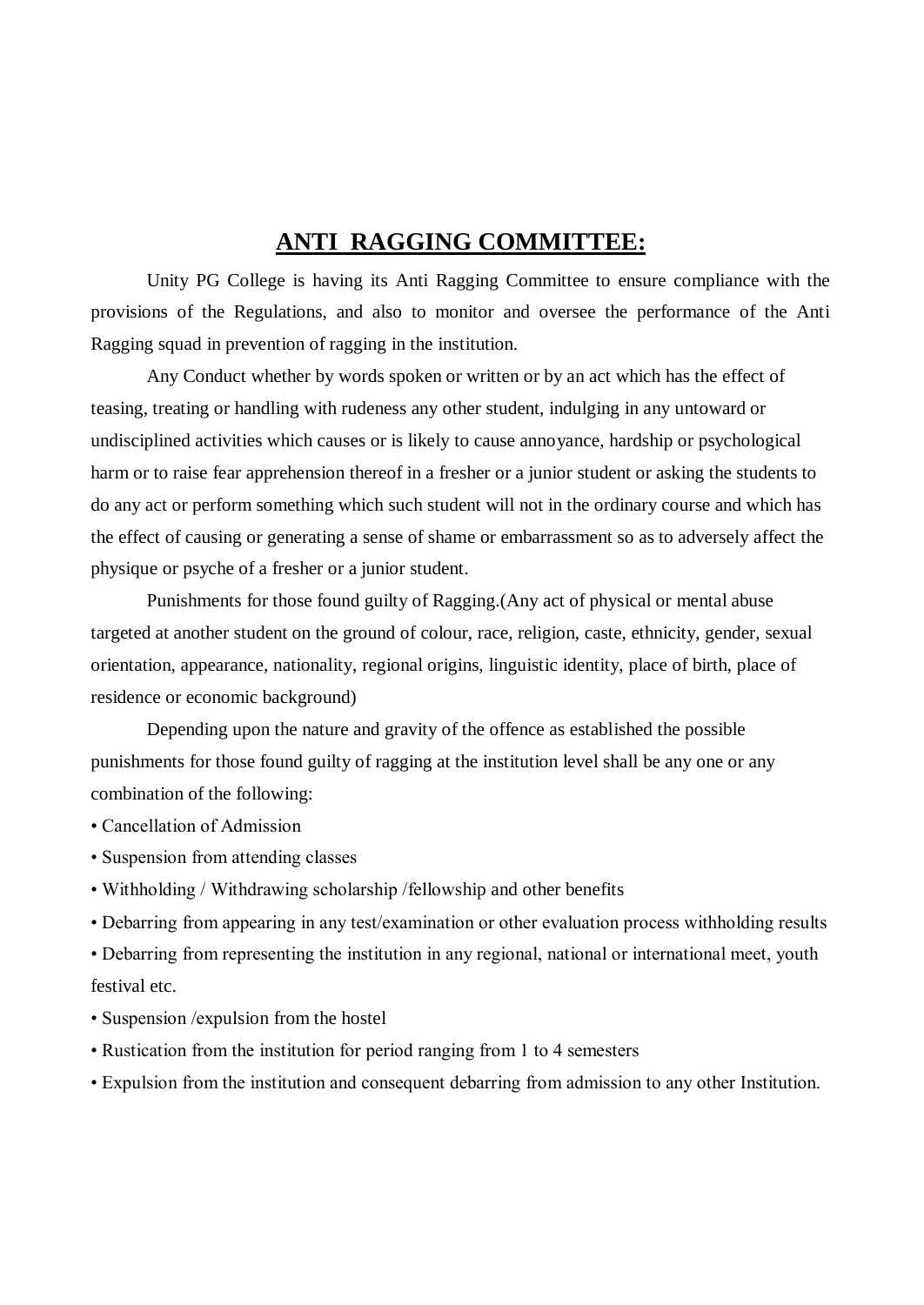Collective punishment: When the persons committing or abetting the crime of ragging are not identified, the institution shall resort to collective punishment as a deterrent to ensure community pressure on the potential raggers. Any such student found directly or indirectly committing or participating in ragging or abetting propagating for ragging inside or outside the college shall be liable for Two year Imprisonment, Fine to the tune of Rs 2.5 Lakhs, Dismissal from college and shall not be admitted in any other Educational Institution

## **Preventive Measures to Eradicate Ragging in the Institution:**

The following are the measures taken by our college.

- 1. Anti Ragging Committee: Anti- ragging committee (ARC) is formed every year by the college, and this committee starts functioning from the first day of the academic sessions.
- 2. A separate committee of senior students is formed each year to assist the Anti-Ragging Committee. They act as the eyes and ears of the faculty committee.
- 3. Every teacher and staff member is obliged to do this duty twice a month.
- 4. Principal, HOD, senior faculty along with students representatives conductive a review meeting periodically.
- 5. Formed Anti Ragging Committee consisting of senior faculty and headed by Principal.
- 6. Anti Ragging Squad is also formed to maintain vigil, oversight and patrolling functions and shall remain mobile, alert and active at all times.
- 7. Anti Ragging squad make surprise raids on places vulnerable to incidents and having the potential for ragging and shall be empowered to inspect such places.
- 8. Separate meetings of senior faculty with first year and second year students are held in the very beginning of the session and then periodically to sensitize them against ragging. Punishment to be meted out to culprits is well publicized through posters both inside and outside the neighborhood of the campus.
- 9. Student(s) mentor bodies are formed wherein a group of seniors, who can motivate and inspire the fresher, is entrusted with the task of guiding and helping them.
- 10. Formal interaction among first year and second students in the presence of Faculty is arranged.
- 11. Management Fests, Sports and other cultural activities with the joint participation of seniors and juniors, and boys and girls are held periodically in the guidance of faculty.
- 12. College has taken various precautions as per AICTE Norms to prevent ragging and ensure 100% no-ragging.
- 8. Persons not only from college but also from surrounding areas (i.e. residents and leaders) are also will be participating in Anti-Ragging Activities.